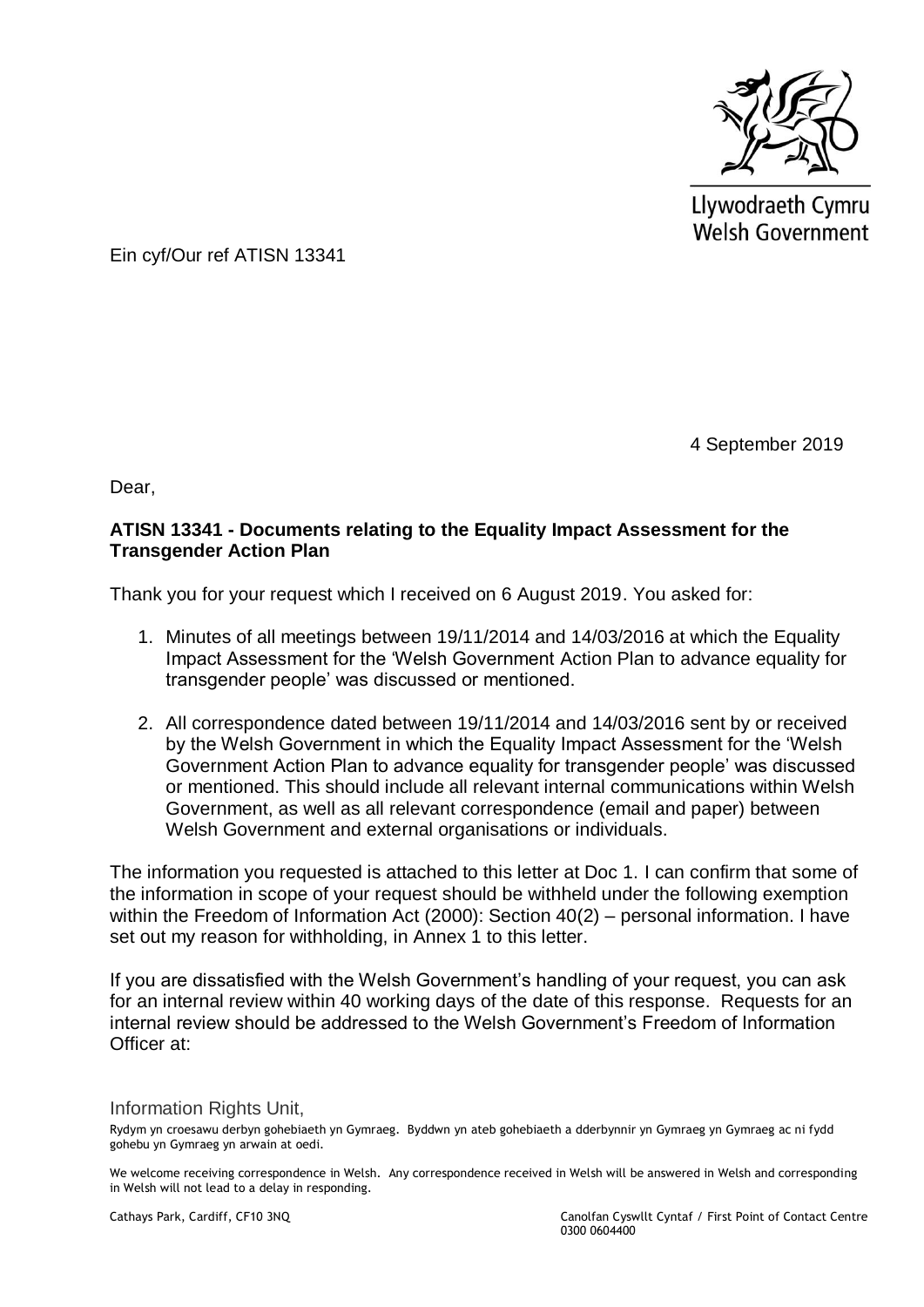Welsh Government, Cathays Park, Cardiff, CF10 3NQ

or Email: [Freedom.ofinformation@gov.wales](mailto:Freedom.ofinformation@gov.wales)

Please remember to quote the ATISN reference number above.

You also have the right to complain to the Information Commissioner. The Information Commissioner can be contacted at:

Information Commissioner's Office, Wycliffe House, Water Lane, Wilmslow, Cheshire, SK9 5AF.

However, please note that the Commissioner will not normally investigate a complaint until it has been through our own internal review process.

The Deputy Minister and Chief Whip has asked that I respond to the points you raise in your email dated 12 August.

We have conducted an internal review to find the Equality Impact Assessment but unfortunately, the document cannot be found. We explained this in the response to the FOI request 13028.

The Transgender Action Plan is now out of date. In terms of what actions we take next, we await the feedback of the UK Government's consultation of the Gender Recognition Act the findings of which are due to be published in the Autumn. Once in receipt of those findings, we intend to consider what action we will need to take in Wales to advance equality for transgender people. A new Transgender Plan would require a new Equality Impact Assessment to be produced to assess its impact .

We continue to strive to comply with the PSED at all times and pay due regard to the impact of the consultation on protected groups in Wales and to consider how these will support people living and working in Wales.

I would be happy to discuss any matters covered in this letter.

Yours sincerely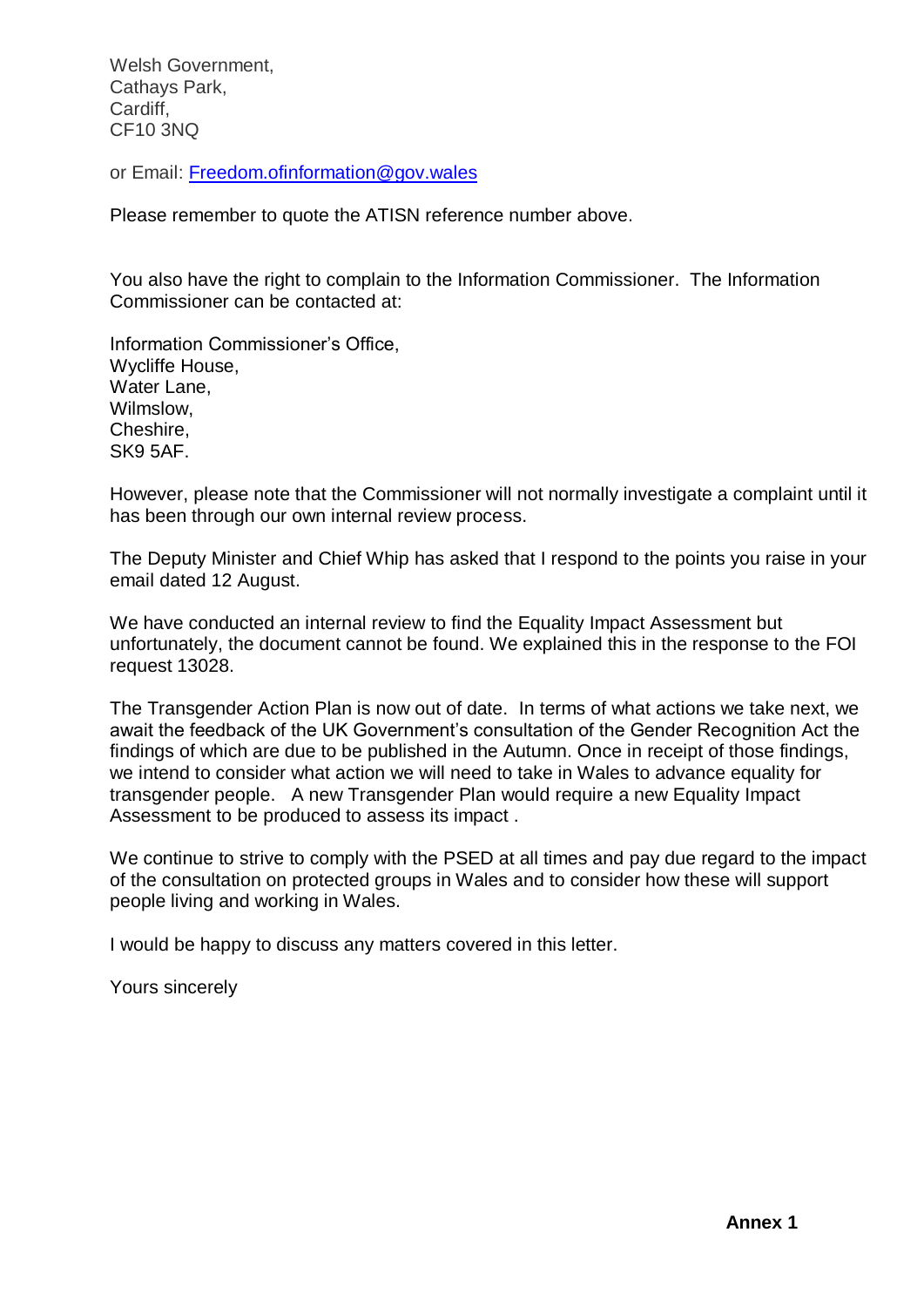# **Redacted information:**

The names of officials are withheld under the exemption within the Freedom of Information Act (2000): Section 40 (2) – personal information.

We believe there is no legitimate reason, nor do we believe that it is necessary, to disclose the personal data of these individuals that would override their interests, fundamental rights and freedoms provided by the DPA 2018.

For that reason, the information is being withheld under section 40(2) of the Freedom of Information Act.

### **Freedom of Information Act 2000: Section 40(2)**

Section 40(2) together with the conditions in section 40(3)(a)(i) or 40(3)(b) provides an absolute exemption if disclosure of the personal data would breach any of the data protection principles.

'Personal data' is defined in sections 3(2) and (3) of the Data Protection Act 1998 ('the DPA 2018') and means any information relating to an identified or identifiable living individual. An identifiable living individual is one who can be identified, directly or indirectly, in particular by reference to an identifier such as a name, an identification number, location data, an online identifier or to one or more factors specific to the physical, physiological, genetic, mental, economic, cultural or social identity of the individual.

We have concluded that, in this instance, the information requested contains personal data.

Under Section 40(2) of the FOIA, personal data is exempt from release if disclosure would breach one of the data protection principles set out in Article 5 of the GDPR. We consider the principle being most relevant in this instance as being the first. This states that personal data must be:

*"processed lawfully, fairly and in a transparent manner in relation to the data subject"* 

The lawful basis that is most relevant in relation to a request for information under the FOIA is Article 6(1)(f). This states:

*"processing is necessary for the purposes of the legitimate interests pursued by the controller or by a third party except where such interests are overridden by the interests or fundamental rights and freedoms of the data subject which require protection of personal data, in particular where the data subject is a child".* 

In considering the application of Article 6(1)(f) in the context of a request for information under FOIA it is necessary to consider the following three-part test:-

- **The Legitimate interest test**: Whether a legitimate interest is being pursued in the request for information;
- **The Necessity test**: Whether disclosure of the information/confirmation or denial that it is held is necessary to meet the legitimate interest in question;
- **The Balancing test**: Whether the above interests override the interests, fundamental rights and freedoms of the data subject.

Our consideration of these tests is set out below:

#### **1. Legitimate interests**

The recorded information we hold that is caught by your request relates to the drafting briefing for the then Minister for Communities and Tackling Poverty. We believe that including the names of the officials involved adds nothing to the understanding of the communication as the content of the communications is self-explanatory and would be